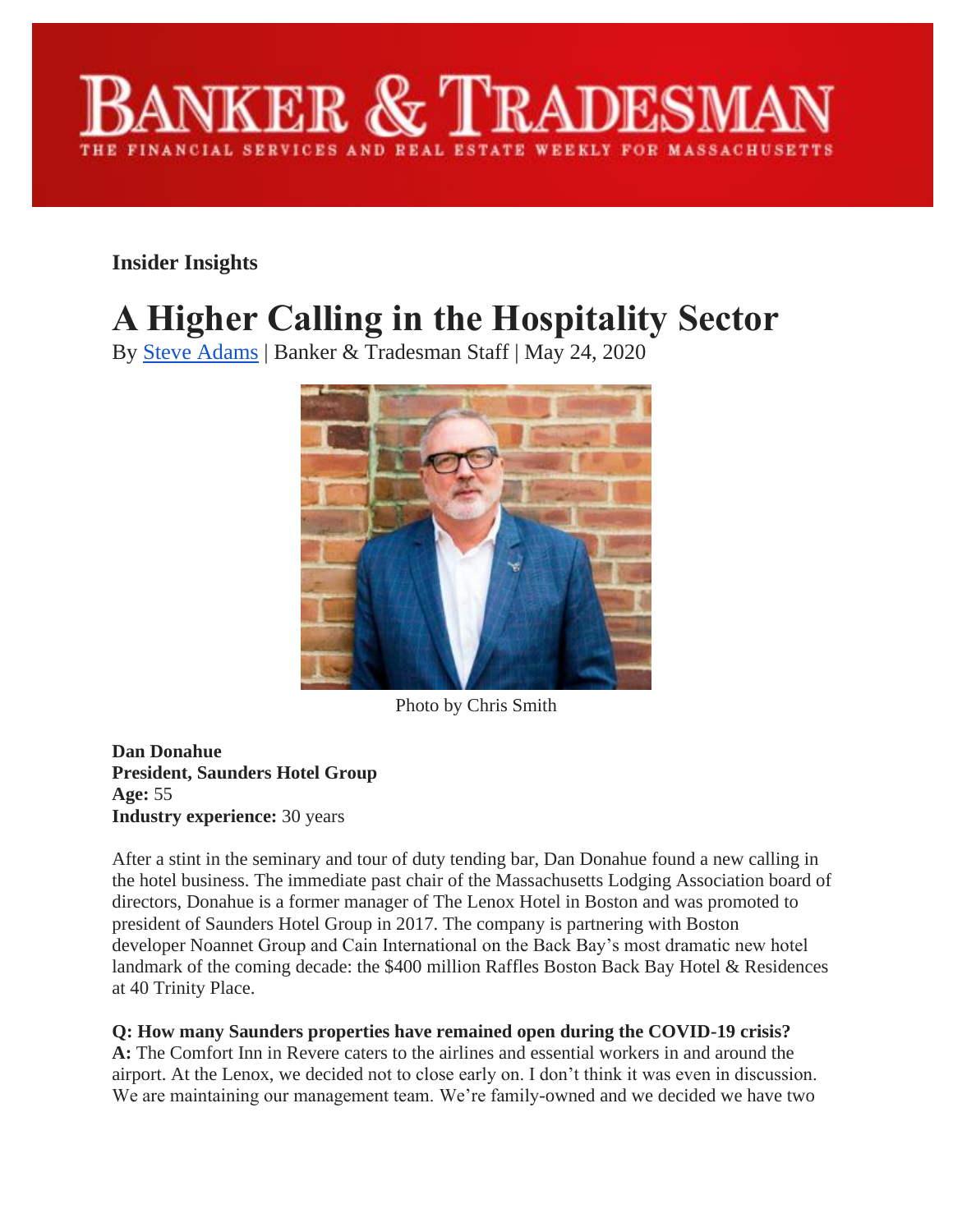pillars. Our first pillar is the location, and the next is our people. It's vitally important that we keep our people, so they are all working distantly from home. I have a handful of managers running the day-to-day operations for the one to eight rooms we have open tonight. It was four last night, so I'm doing my job and doubled our occupancy.

### **Q: What have been the biggest changes in operations?**

**A:** Right now, because we have such a limited number of rooms, we're very targeted in cleaning. When we see a guest using the elevator, it's almost instantaneous. When we start to imagine what it would be like to have an almost full hotel, it's going to be a lot more cumbersome than it is right now. Every hour, we're sanitizing public spaces. The good news about our hotels is when we invite guests back in, there hasn't been anybody in their room for six or eight weeks. So it's a very sterile controlled environment right now.

In the hospitality community, whether you're a hotel or a restaurant or a mom-and-pop store, it's an environment that people feel comfortable in. Whatever the state or city requires doesn't amount to anything if people don't feel comfortable in your space. If I'm a tenant or a guest, what's your expectation? That you can self-park. Valet's probably not going to happen right away. You can approach the hotel without too much interaction. You can take your bags up if you like. Cleaning and sanitizing has been a new frontier for all of us.

## **Q: How is the hotel community responding as a group to the travel downturn?**

**A:** What's amazing to me is Boston is the first city I've worked with where there's not a lot of movement among general managers. They tend to stay in place. I'm best of friends with most of the GM's. We have a community that is helpful to each other. It's unique in Boston. Boston thinks it's a big city, but it's very manageable and intimate and everybody gets along. When this crisis first started, a lot of us got together and said, "What are you thinking?" The good thing is we're all in the same boat, with the exception of a few key businesses that are thriving. There's no hospitality company saying this is great. There are no islands in hospitality. I compete with a lot of my friends, but we're all supporting each other, and it really is a community which is the way it was coming out of the 2008-2009 downturn. What scares me is everybody is looking for the government to help, but as hospitality managers we have to create our own success.

#### **Q: With the Boston Marathon postponed until September, how important is that event for the Back Bay hotel market?**

**A:** The marathon is kind of like our Black Friday. It's our introduction of going from the red in the winter into a season of profitability. Business travelers start to travel, tourism and graduations come back. The marathon is the line of demarcation for us saying we're back in the saddle again. We're a stone's throw from the finish line, and not to have the marathon was a huge hit for our hotel and Back Bay and Boston. If we can pull this off in September, we'll be doing great. We never look at the glass as half-empty.

## **Q: What about the potential Hynes Convention Center redevelopment and the changes it might mean for Back Bay hospitality?**

**A:** It's huge for the city. The Hynes is a unique property. You're in the middle of Back Bay, which is the heart and soul of Boston. The Back Bay Association is making sure we're protected and making sure the Hynes can be a place that reinvents itself and prospers.